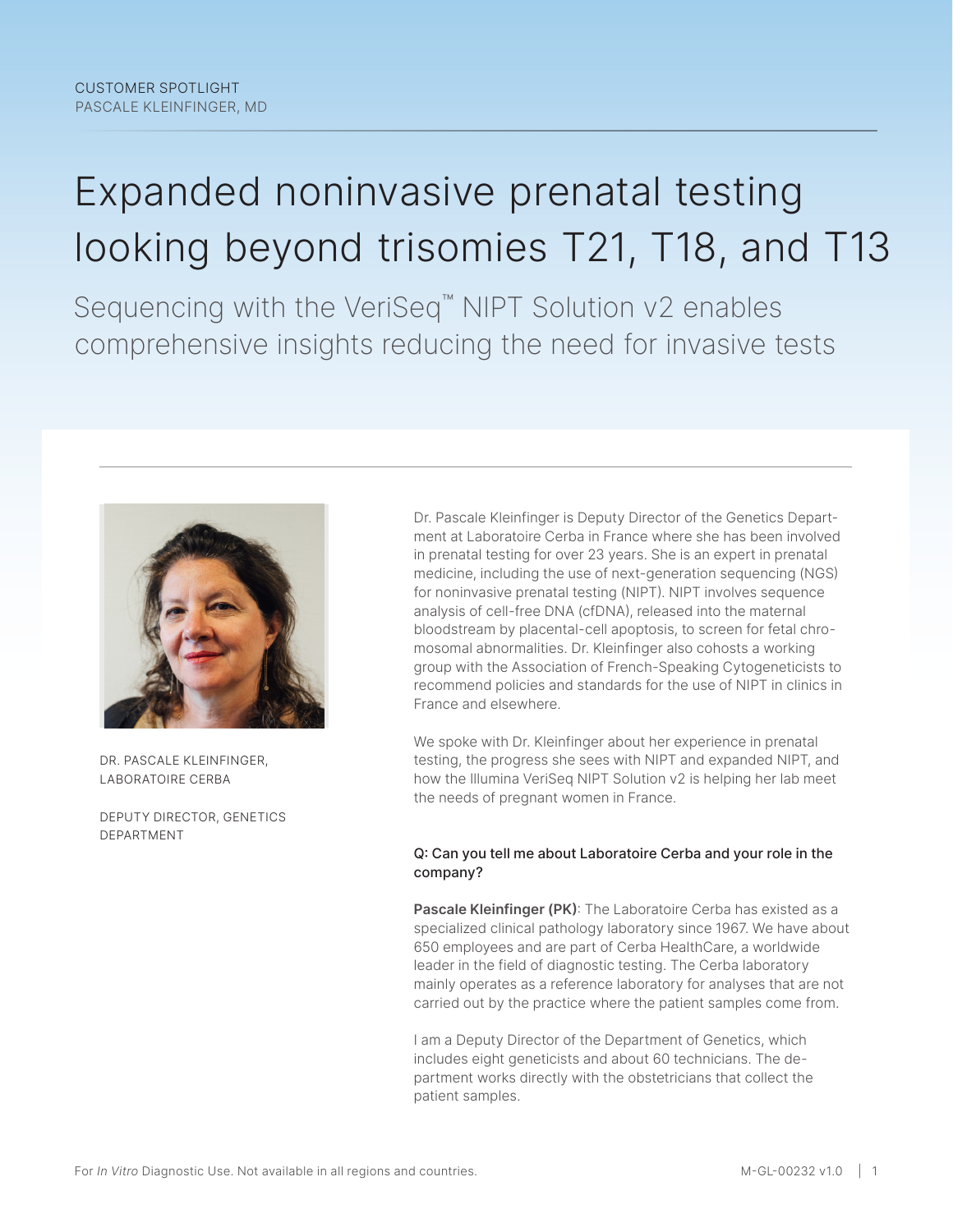"When NIPT came along, it became apparent that this test was more sensitive and more specific than anything we had to offer at the time."

#### Q: Why did Cerba decide to offer NIPT?

**PK**: NIPT started at the Cerba laboratory in 2013. We were the first French medical laboratory, and one of the first European medical biology laboratories, to offer this test. According to the report of the Agence de la Biomedecine, during the 2010s, approximately 45,000 invasive prenatal tests were performed every year in France[.1](#page-5-0) That amounted to almost 6% of pregnant women, with as many as 12% in regions such as Île-de-France. It was clear to all health professionals that we needed to reduce the number of invasive procedures, especially given that the positive predictive value (PPV) of traditional screening was less than 5% at that time. When NIPT came along, it became apparent that this test was more sensitive and more specific than anything we had to offer at the time.

#### Q: How have referring clinicians responded to NIPT?

**PK**: At first, responses to NIPT were extremely varied. Some people were very much opposed to implementing NIPT and others were very supportive. We had to travel around France to educate obstetricians and gynecologists about NGS, NIPT, and how the screening works.

Now, clinicians understand the test and its limitations better. They also understand that NIPT should not be offered to certain populations, for example in the case of an abnormal ultrasound finding. As a result, the clinicians have really made the test their own. For the people we work with today, NIPT works well in their practices as the standard of care.

#### Q: How do you collaborate with your centers and referring hospitals?

**PK**: We work with two types of prescribers. First, there are the hospital prescribers in multidisciplinary centers where there is a higher level of collaboration. We present our clinical reports to them and we work closely with them to develop health care policies. Then, there are the more common individual prescribers, with whom we talk through each individual case and give advice. We are available on demand. When they need our support they call us.

Our collaborations make it possible to improve the individual care and attention provided to patients. They also allow us to think about health policy development, such as the needs within the population and the needs of prescribers.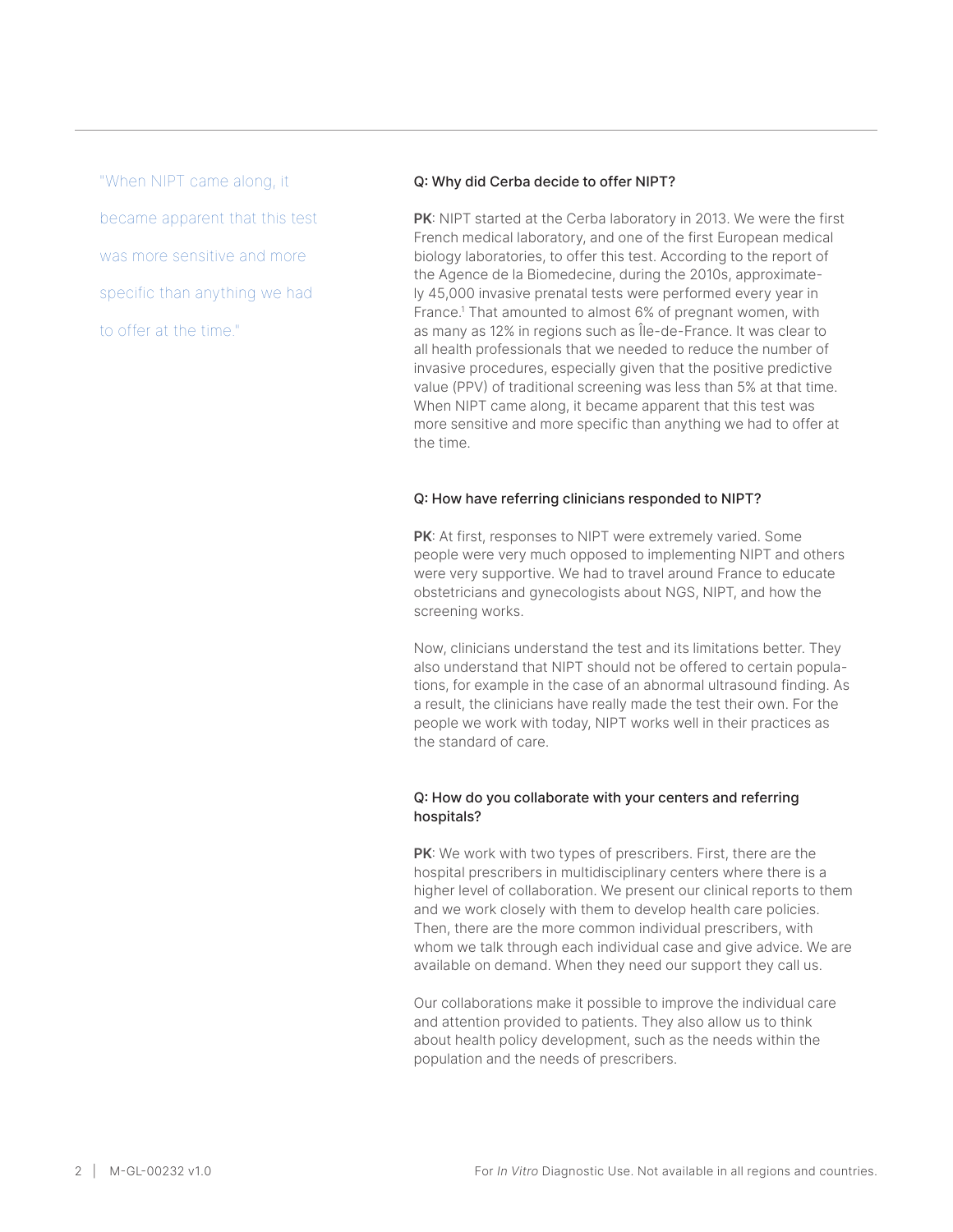#### Q: Can you provide an overview of the NIPT landscape in France?

**PK**: NIPT is a genetic test that is subject to strict legislation in France. For the test to proceed, the blood sample must be accompanied by a consent form signed by the patient and a certificate from the prescriber stating that he or she has properly informed the patient of the benefits and limitations of genetic testing. A woman also cannot visit a practice and decide for herself to have this test.

The test should only be carried out following an ultrasound scan, ideally in the first trimester, between 11 and 13 weeks of gestation, and only if there are no ultrasound anomalies. In particular, we are looking for a nuchal translucency (NT) measurement of less than 3.5 millimeters. Legislation in France has granted funding for NIPT for pregnancies at a certain risk of trisomy 21 only. This test will be 100% funded if the patient is at risk of trisomy 21 based on a risk assessment from the maternal serum screening of greater than 1 in 1000, with a special rule for patients with a risk between 1 in 2 and 1 in 50, who will be offered the option to have an invasive sampling method instead of NIPT. Obviously, all positive NIPT results would still need to be confirmed by an invasive diagnostic procedure.

#### Q: Tell us about your recent publication on implementation strategies for expanded, or genome-wide, NIPT.

**PK**: When NIPT became available around 2013, I wondered what would be possible in the future with regard to chromosomal abnormalities other than trisomy 21. We started a multicenter collaboration in France for the collection of samples with rare aneuploidies and structural unbalanced rearrangements for the day when someone would come up with a technical solution. The scope of the project wasn't always clear because we used to consider trisomy 21 to be the most common anomaly, and the only one for which screening may be of interest. However, we did already extend the screening to anomalies that were less common, including trisomy 13 and trisomy 18.

Initially, these other chromosomal abnormalities were not well known and we were under the impression that they were rare anomalies without a real place in public health. However, every year in France, a national report is published and this report showed that some of these anomalies were not so rare at all. People started producing publications, including the Lindquist publication in 201[82](#page-5-1) that showed that the prevalence was potentially much higher.

When Illumina launched the VeriSeq NIPT Solution v2, which also has the option to screen for rare autosomal anomalies and partial deletions and duplications larger than seven megabases, we examined our first cohort of biobanked samples from 192 pregnancies for a retrospective study. The aim was to assess the sensitivity "Our collaborations make it possible to improve the individual care and attention provided to patients."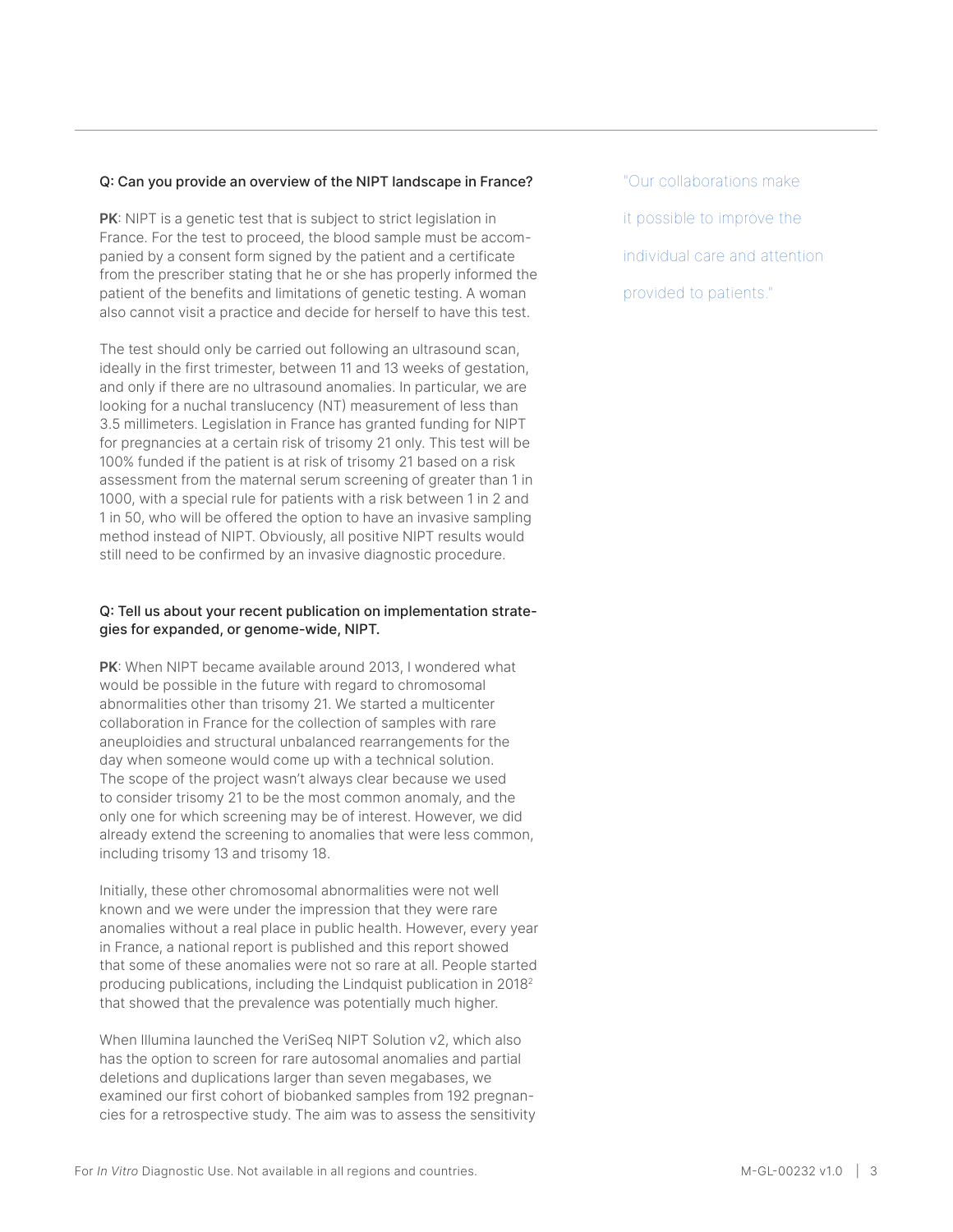#### "The main advantage is to

enable an earlier diagnosis."

and specificity of the VeriSeq NIPT Solution v2 assay. Of these samples, 42 had abnormalities and 150 had no abnormalities. Two of the samples had placental mosaicism, which affects 1-2% of pregnancies, and their prevalence varies depending on the type of chromosomal abnormality.[3](#page-5-2) For example, they are unusual for trisomy 21, more frequent for trisomy 18, and common in trisomy 7.

For copy number variations, we were able to see that there was a good correlation between the size of the variation detected by expanded NIPT and the size of the variation when assessed by an array. We found an overall specificity of 99.3% and a sensitivity of 88.1%[.3](#page-5-2)

We then decided to look at a second cohort of 3000 pregnant women who were referred for NIPT and for whom we did not have fetal karyotypes. For this cohort, we focused on chromosomal abnormalities that were consistent with a fetal anomaly, such as anomalies that are unlikely to be found in relation to placental mosaicism—trisomies 8, 9, 12, 14, 15, 16, and 22 and significant unbalanced chromosomal anomalies. When testing was limited to this list, the rate of positive results was only 0.57%,<sup>3</sup> which indicates only a very small number of women that would require confirmatory invasive testing.

#### Q: What are the benefits of expanded NIPT for patients?

**PK**: The main advantage is to enable an earlier diagnosis. For example, we were able to detect an isochromosome 12p via NIPT in a patient in the first trimester. There is no doubt that signs would have appeared on the second trimester ultrasound, which, in France, is carried out at around 22 weeks. Thanks to NIPT followed by confirmatory testing, we can now find this much earlier.

Eventually, we will be able to detect anomalies other than 13, 18, and 21 that we haven't been able to test for up until now. And, potentially, we will be able to prevent certain risks for pregnancy complications in the third trimester related to placental mosaicism, such as trisomy 16 that is associated with risks of preeclampsia, intrauterine growth restriction, and fetal demise. I think there will be a framework that will allow for better management of these. In the near future, the Biomedicine Agency, which is our supervisory authority, will bring together professionals to define how to prescribe this test.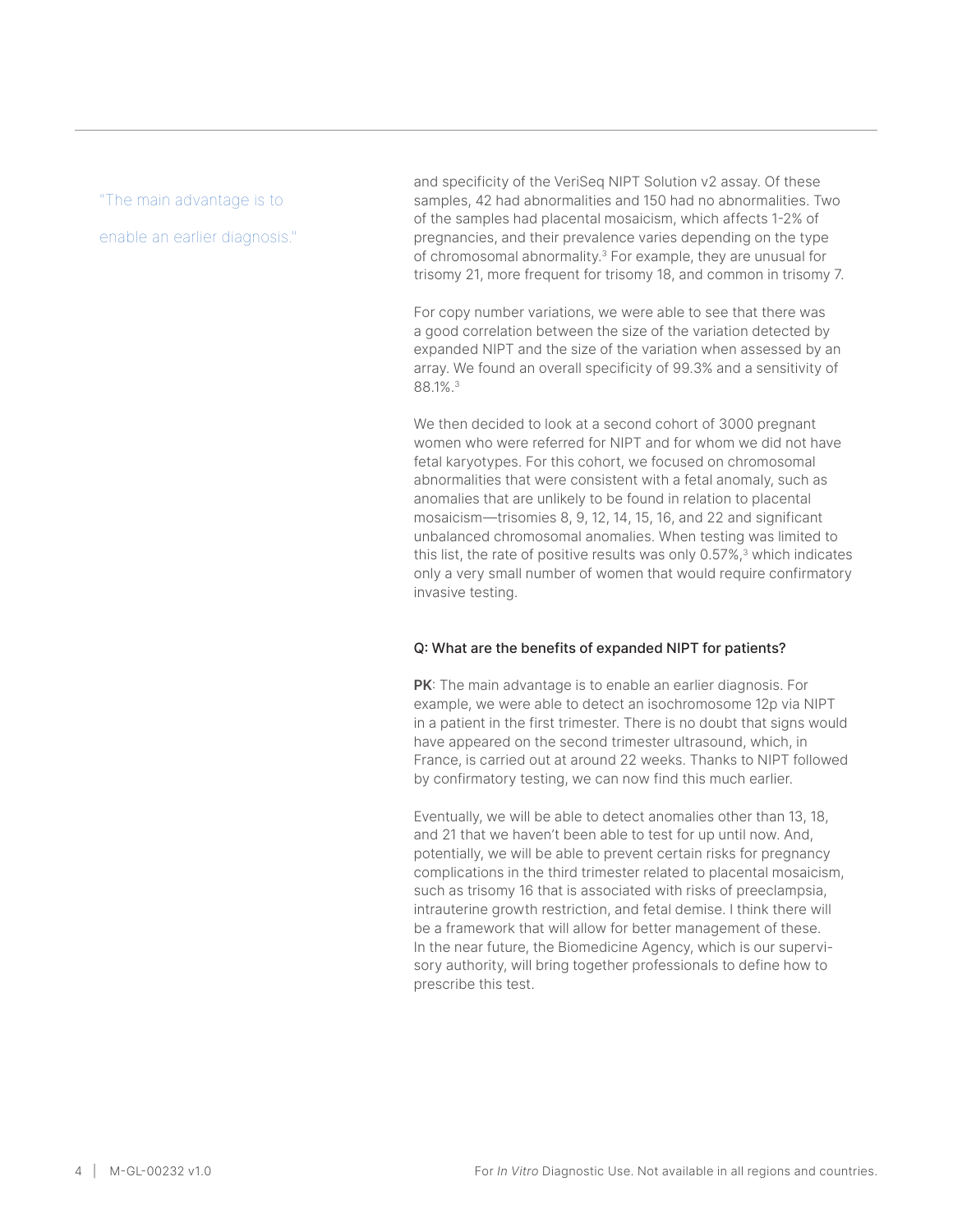#### Q: How does Illumina support your laboratory and the adoption of VeriSeq NIPT Solution v2?

**PK**: The collaboration with Illumina is excellent. They provide technical help and availability that suits our laboratory perfectly. We are provided with updates on literature to support our work. Illumina also helps us to be in contact with other laboratories that are carrying out the same tests so data that would be rare individually can be compiled.

## Intended use statement

The VeriSeq NIPT Solution v2 is an *in vitro* diagnostic test intended for use as a screening test for the detection of genome-wide fetal genetic anomalies from maternal peripheral whole blood specimens in pregnant women of at least 10 weeks gestation. VeriSeq NIPT Solution v2 uses whole-genome sequencing to detect partial duplications and deletions for all autosomes and aneuploidy status for all chromosomes. The test offers an option to request the reporting of sex chromosome aneuploidy (SCA). This product must not be used as the sole basis for diagnosis or other pregnancy management decisions. Noninvasive prenatal testing (NIPT) based on cell-free DNA analysis from maternal blood is a screening test; it is not diagnostic. Further confirmatory testing is necessary prior to making any irreversible pregnancy decision.

### Learn more

VeriSeq NIPT Solution v2, www.illumina.com/products/by-type/ivdproducts/veriseq-nipt.html

"The collaboration with Illumina is excellent. They provide technical help, and availability that suits our laboratory perfectly."